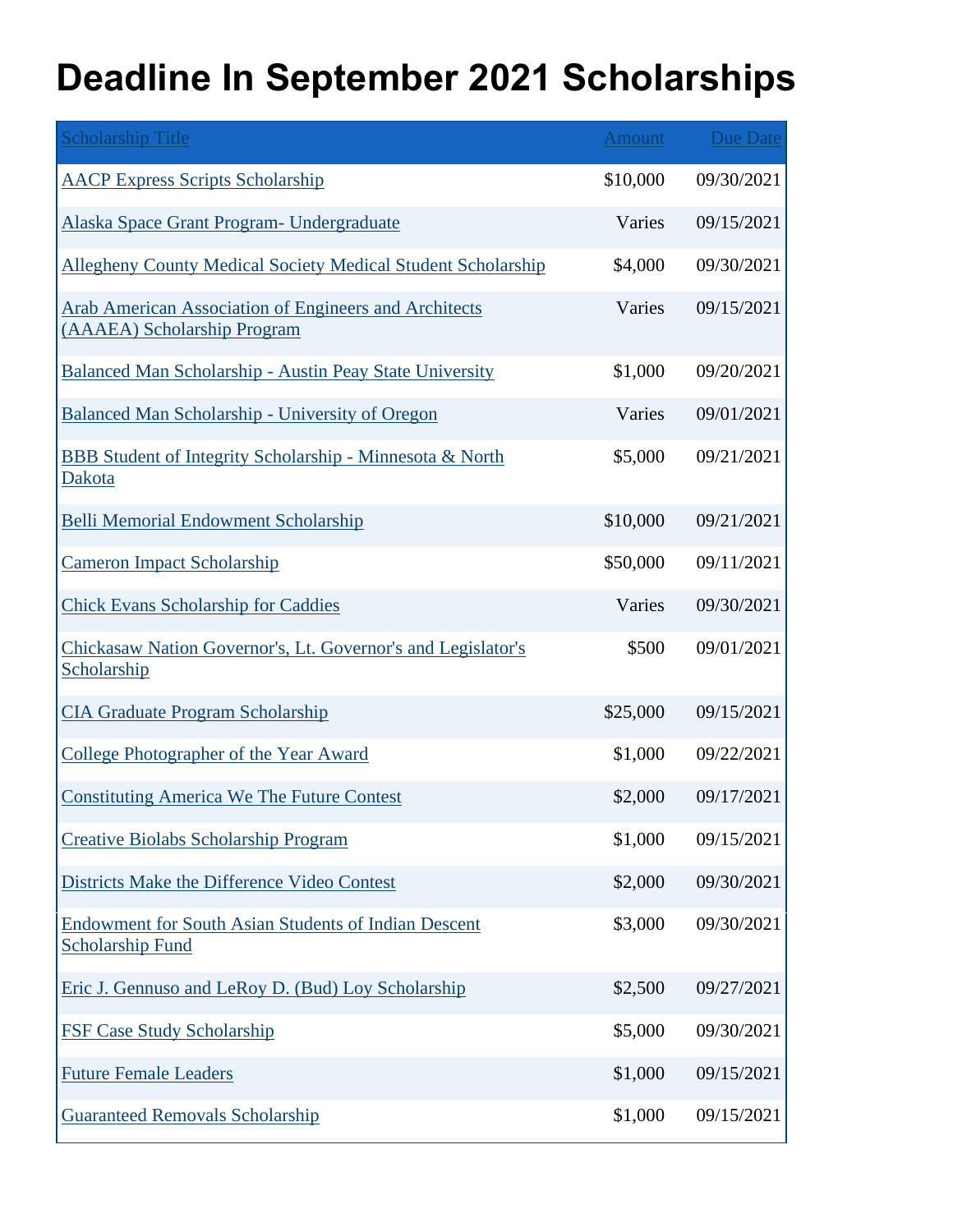| <b>Scholarship Title</b>                                                                   | <b>Amount</b> | Due Date   |
|--------------------------------------------------------------------------------------------|---------------|------------|
| <b>HaPI Measurement Scholarship</b>                                                        | \$500         | 09/01/2021 |
| Home Builders Care of Fargo-Moorhead Foundation<br>Scholarships                            | Varies        | 09/24/2021 |
| Inter-Tribal Council of the Five Civilized Tribes Johnson-<br><b>O'Malley Scholarship</b>  | Varies        | 09/01/2021 |
| Lehigh County Medical Auxiliary's Scholarship and Education<br>(LeCoMASE) Fund Scholarship | \$2,500       | 09/30/2021 |
| <b>Lemelson-MIT Student Prize</b>                                                          | \$15,000      | 09/25/2021 |
| <b>Lilly Endowment Community Scholarship Program</b>                                       | \$3,600       | 09/14/2021 |
| <b>LimNexus Scholarship</b>                                                                | \$2,500       | 09/07/2021 |
| <b>Lycoming County Medical Society Scholarship Fund</b>                                    | \$3,000       | 09/30/2021 |
| Mac Hyde Brownfield Scholarship Program                                                    | \$2,000       | 09/30/2021 |
| Men of Principle Scholarship                                                               | \$500         | 09/07/2021 |
| Michael F. O'Donnell Scholarship                                                           | \$5,000       | 09/30/2021 |
| <b>Michael Steinberg Fellowship for Creative Nonfiction</b>                                | \$1,000       | 09/19/2021 |
| <b>Mississippi Eminent Scholars Grants</b>                                                 | \$2,500       | 09/15/2021 |
| Mississippi Law Enforcement Officers & Firemen Scholarship                                 | Varies        | 09/15/2021 |
| <b>Mississippi Tuition Assistance Grant</b>                                                | \$1,000       | 09/15/2021 |
| <b>Mitchell Scholarship</b>                                                                | Varies        | 09/25/2021 |
| Montgomery County Medical Society (MCMS) Scholarship                                       | \$2,000       | 09/30/2021 |
| Myrtle Siegfried, MD and Michael Vigilante, MD Scholarship<br>Fund                         | \$2,000       | 09/30/2021 |
| National Association of Women in Construction-Quad City, IL<br>#50                         | Varies        | 09/30/2021 |
| New Hampshire Higher Education Scholarships for Orphans of<br>Veterans                     | \$2,500       | 09/01/2021 |
| <b>NMF General Scholarships</b>                                                            | \$10,000      | 09/25/2021 |
| <b>Northeast Lakeview College Scholarships</b>                                             | Varies        | 09/08/2021 |